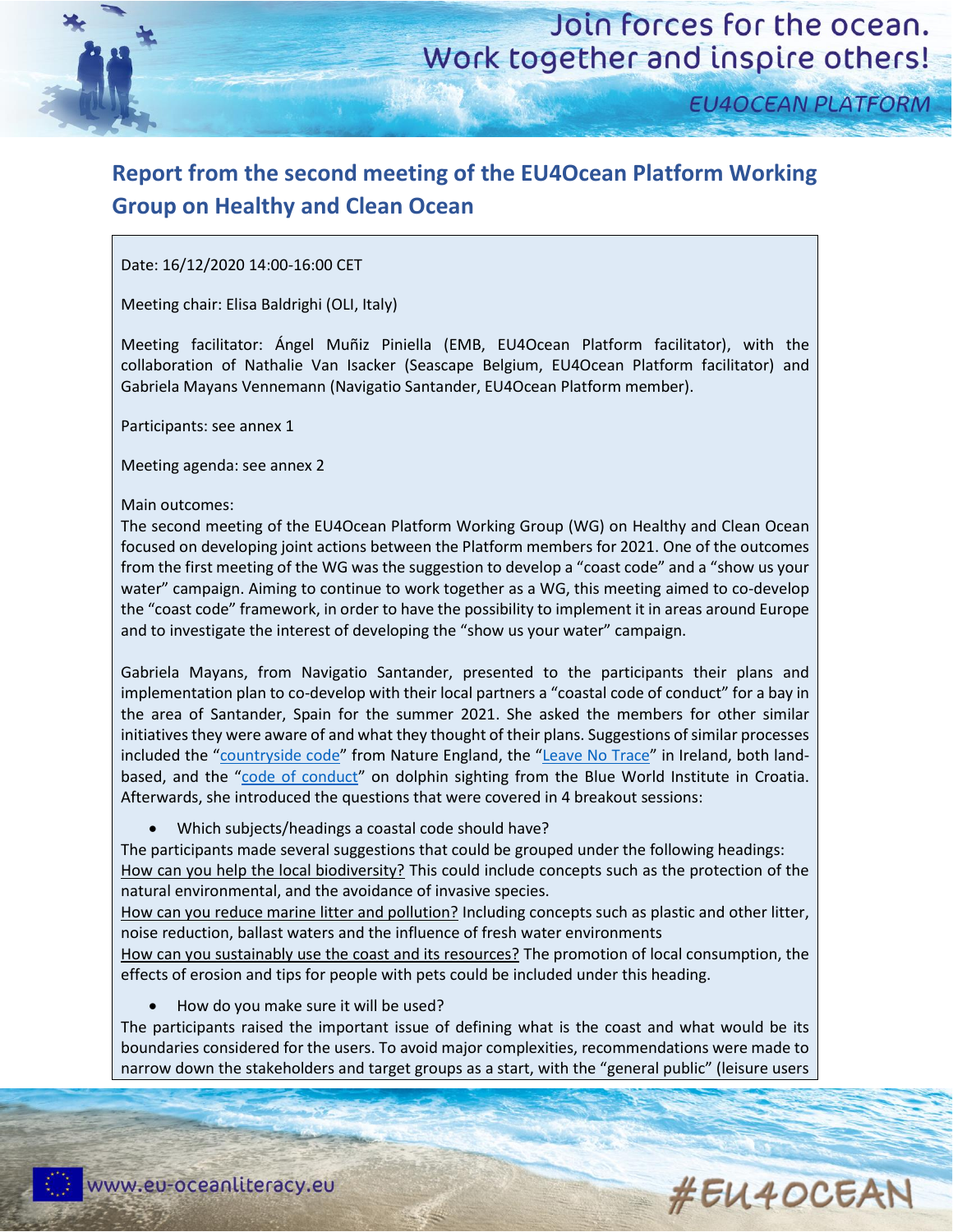## Join forces for the ocean. Work together and inspire others!

| <b>EU4OCEAN PLATFORM</b>                                                                                                                                                                                                                                                                                                                                                                                                                                                                                                                                                                                                                                                                                                                                                                                                                                                                                                                                                     |  |
|------------------------------------------------------------------------------------------------------------------------------------------------------------------------------------------------------------------------------------------------------------------------------------------------------------------------------------------------------------------------------------------------------------------------------------------------------------------------------------------------------------------------------------------------------------------------------------------------------------------------------------------------------------------------------------------------------------------------------------------------------------------------------------------------------------------------------------------------------------------------------------------------------------------------------------------------------------------------------|--|
| accessing the coast) as preferred target for the first versions. The "keep it simple" principle was also<br>suggested, to not present all possible pressures at the beginning to avoid complexity.<br>It was suggested that several codes could be developed for the different users of the coast, and to<br>start with trusted connections. The set of general principles or ethics which every user can get<br>behind was recommended, and the pivotal involvement in the co-development of local communities<br>(bringing cultural aspects) and authorities (to provide support and eventually a regulative<br>framework or prosecutions).<br>For the implementation, suggestions were raised on starting a campaign related to the "Sea Starts<br>Here" motto, and the use of tourist maps, information board and/ or stewards for awareness. The<br>development of a short, accessible version, and a longer version with further information was<br>suggested as well. |  |
| How would you evaluate and measure it results?<br>The participants discussed that the evaluation indicators and framework of the code at local level<br>should be determined by the local partners, using base lines (before/ after), available data, with<br>expert advice (to avoid misinterpretation) and considering funding for evaluation. Some indicators<br>were suggested, such as social media reaction, volume of trash and surveys. The use of established<br>frameworks such as citizen science projects, apps and certificates (e.g. Blue Flag framework) were<br>suggested. The evaluate the success of the coast code framework, the multiplication and uptake of<br>the code by different municipalities/ areas was the only suggested indicator.                                                                                                                                                                                                           |  |
| After a reporting back session in plenary, the WG chair moderated a short brainstorm exercise on<br>the concept on setting up a "show us your water" campaign. The idea came from the first meeting<br>of the WG, where people could send pictures of in-land water masses (e.g. rivers, lakes, pools) and<br>experts could explain the connection to the ocean and the importance of keeping those clean and<br>healthy to have a clean and healthy ocean. The participants agreed of the difficulty of assessing the<br>pictures and have an engaging message, and the importance of having these images geolocated. but<br>thought that it was a good idea to show the connections with in-land environments. A suggestion<br>included making a mosaic with those pictures to have a bigger picture.                                                                                                                                                                      |  |
| The WG members present at the meeting agreed to continue discussions in 2021.                                                                                                                                                                                                                                                                                                                                                                                                                                                                                                                                                                                                                                                                                                                                                                                                                                                                                                |  |

## **Background and summary of the EU4Ocean Plaftorm Working Group on Healthy and Clean Ocean second meeting**

To operationalize the [EU4Ocean Platform,](https://webgate.ec.europa.eu/maritimeforum/en/frontpage/1483) and bring its active group of organisations, initiatives and people closer together, three thematic Working Groups were established in September 2020. The themes of these Working Groups (WG) are Climate and Ocean, Food from the Ocean, and Healthy and Clean Ocean.

The second online meeting of the WG on Healthy and Clean Ocean, chaired and moderated by Elisa Baldrighi (WG chair), took place on 16 December 2020.

WG members brainstormed two suggested initiatives from the first meeting of the WG, to co-develop a "coast code" and a "show us your water" campaign. After an introduction by one of the WG members on their plans to co-develop a "coast code", participants discussed in smaller break out groups, and the reported back their discussion in plenary. A short brainstorm session on the "show us your water" campaign took place afterwards.

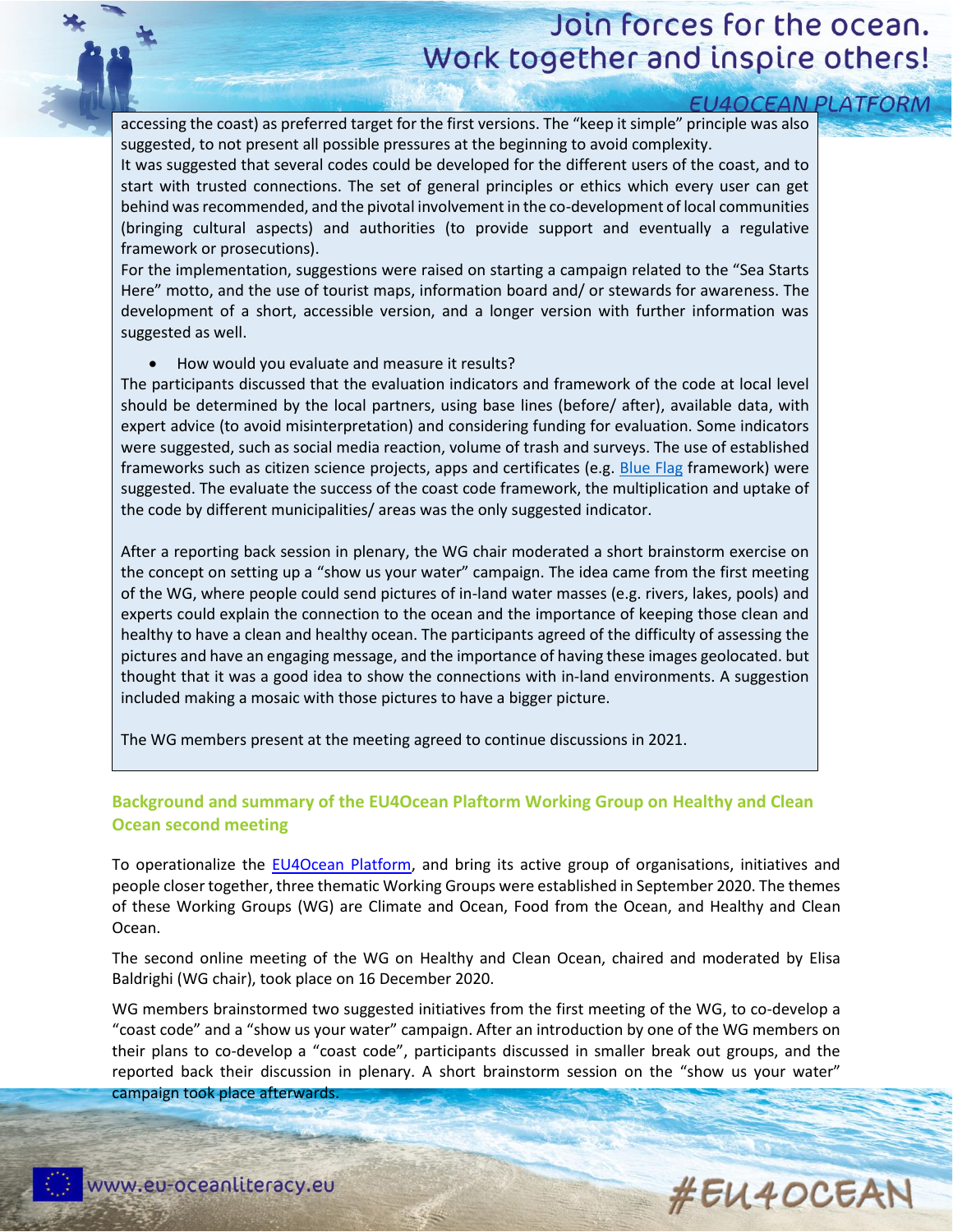

# Join forces for the ocean. Work together and inspire others!

## **EU4OCEAN PLATFORM**

At the end of the meeting, the next steps of the WG and EU4Ocean Platform were presented. In addition, information on current and upcoming activities by the Youth4Ocean Forum and the sea basin component of the EU4Ocean Coalition was shared.

#### **Annex 1**

## **EU4Ocean Platform members registered for the second meeting of the Working Group on Healthy and Clean Ocean**

| <b>WG member</b>                                         | <b>First Name</b> | <b>Last Name</b>      |
|----------------------------------------------------------|-------------------|-----------------------|
| Ocean Literacy Italia                                    | Elisa             | Baldrighi             |
| Blue World Institute of Marine Research and Conservation | Jelena            | <b>Basta</b>          |
| (BWI)                                                    |                   |                       |
| Blue World Institute of Marine Research and Conservation | Henrieta          | Belegisanin           |
| (BWI)                                                    |                   |                       |
| <b>CSIC</b>                                              | MARÍA             | <b>BELLET SERRANO</b> |
| Irish Ocean Literacy Network                             | noirin            | burke                 |
| B2E Associação para a Bioeconomia Azul                   | Teresa            | Catumba               |
| JPI Oceans                                               | Willem            | De Moor               |
| FONDAZIONE ACQUARIO DI GENOVA                            | Antonio           | Di Natale             |
| Lithuanian Sea Museum                                    | Jurgita           | Eglinskiene           |
| <b>Nausicaa</b>                                          | Delphine          | El-Khassawneh         |
| Scuola d'amare                                           | Fabio             | Figurella             |
| Independent                                              | Tiago             | Garcia                |
| Youth4Ocean Forum                                        | Olivia            | Garcia                |
| Mare Nostrum                                             | Anca-Maria        | Gheorghe              |
| Nausicaa                                                 | Iwona             | Gin                   |
| <b>EUCC</b>                                              | Jane              | Hofmann               |
| Latvian Institute of Aquatic Ecology                     | Anda              | Ikauniece             |
| <b>PML</b>                                               | Thecla            | Keizer                |
| <b>HCMR</b>                                              | Yolanda           | Koulouri              |
| <b>SOA Alliance</b>                                      | Ben               | Lesage                |
| Surfrider                                                | Yann              | Leymarie              |
| Helcom                                                   | Dominik           | Littfass              |
| Permanent Secretariat of the Commission on the           | Irina             | Makarenko             |
| Protection of the Black Sea Against Pollution            |                   |                       |
| ACTeon                                                   | Olga              | Mashkina              |
| Geonardo                                                 | Mariana           | Mata Lara             |
| Navigatio Santander                                      | <b>GABRIELA</b>   | <b>MAYANS</b>         |
| Ecologic                                                 | Chiara            | Mazzetti              |
| B2E Associação para a Bioeconomia Azul                   | Ana               | Moura                 |

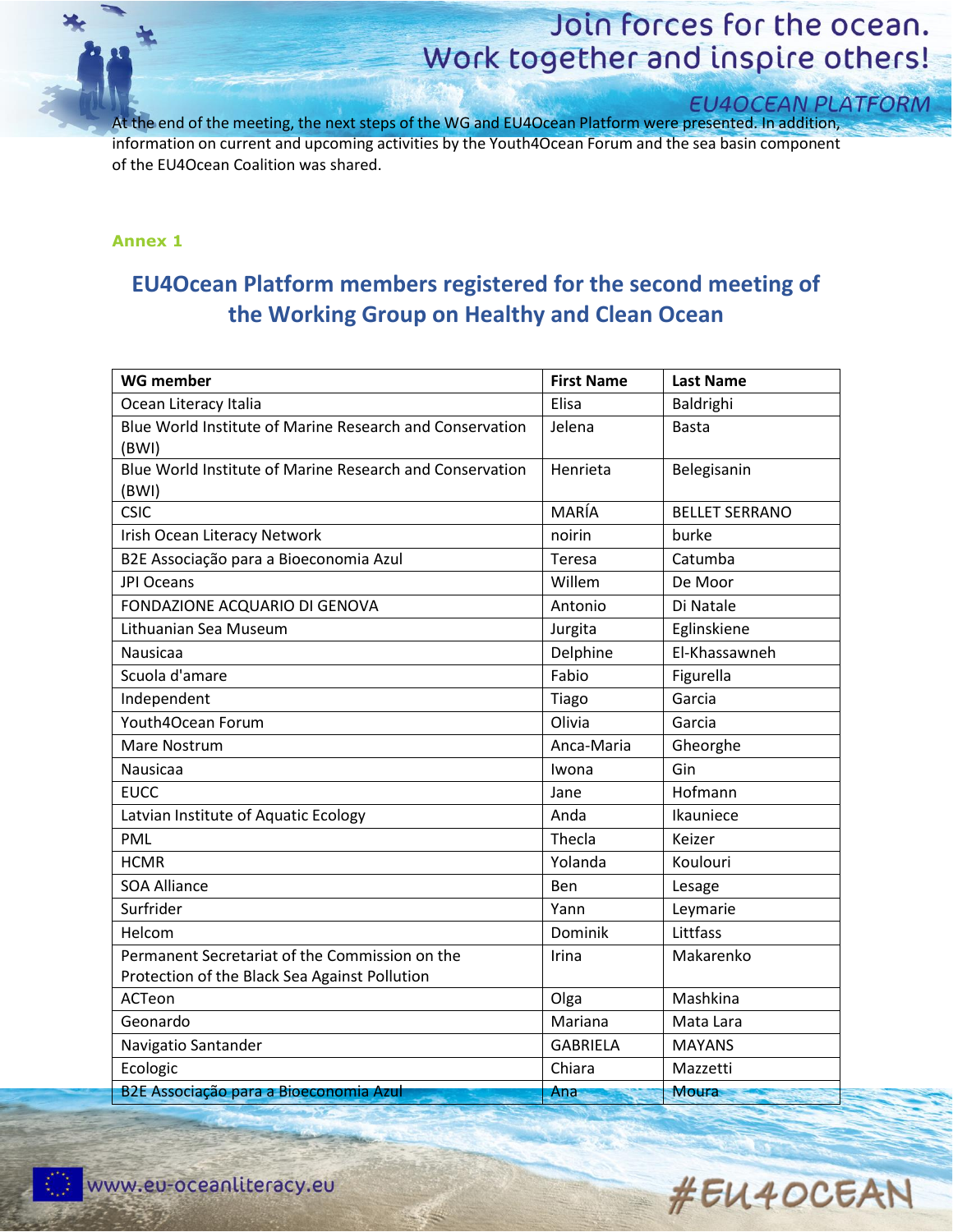# Ъ,

# Join forces for the ocean. Work together and inspire others!

|                                     |          | <b>EU4OCEAN PLATFORM</b> |  |
|-------------------------------------|----------|--------------------------|--|
| <b>ACTeon</b>                       | Véra     | <b>Noon</b>              |  |
| Museos Científicos Coruñeses        | Marcos   | Pérez Maldonado          |  |
| <b>CSIC</b>                         | José     | Pintado                  |  |
| <b>FARNET</b>                       | Janne    | Posti                    |  |
| <b>CSIC</b>                         | Laura    | Prieto                   |  |
| Independent<br>Giulia<br>Realdon    |          |                          |  |
| REV Ocean                           | Tom      | Redd                     |  |
| <b>SOCIB</b>                        | Llucia   | Ribot                    |  |
| Youth4Ocean Forum                   | Nil      | Rodes                    |  |
| <b>CSIC</b>                         | Janire   | Salazar                  |  |
| <b>CSIC</b>                         | Isabel   | Sanmartin                |  |
| Sea Teach                           | Max      | Schmidle                 |  |
| Ecologic<br>Nico<br><b>Stelljes</b> |          |                          |  |
| Sea Teach<br>Silja<br>Teege         |          |                          |  |
| <b>MARE</b>                         | Zara     | Teixeira                 |  |
|                                     | Neli     | Tsankova                 |  |
| Seascape Belgium                    | Nathalie | Van Isacker              |  |
| Gdynia Aquarium                     | Dominika | Wojcieszek               |  |
| <b>CSIC</b>                         | Gemma    |                          |  |
|                                     |          |                          |  |